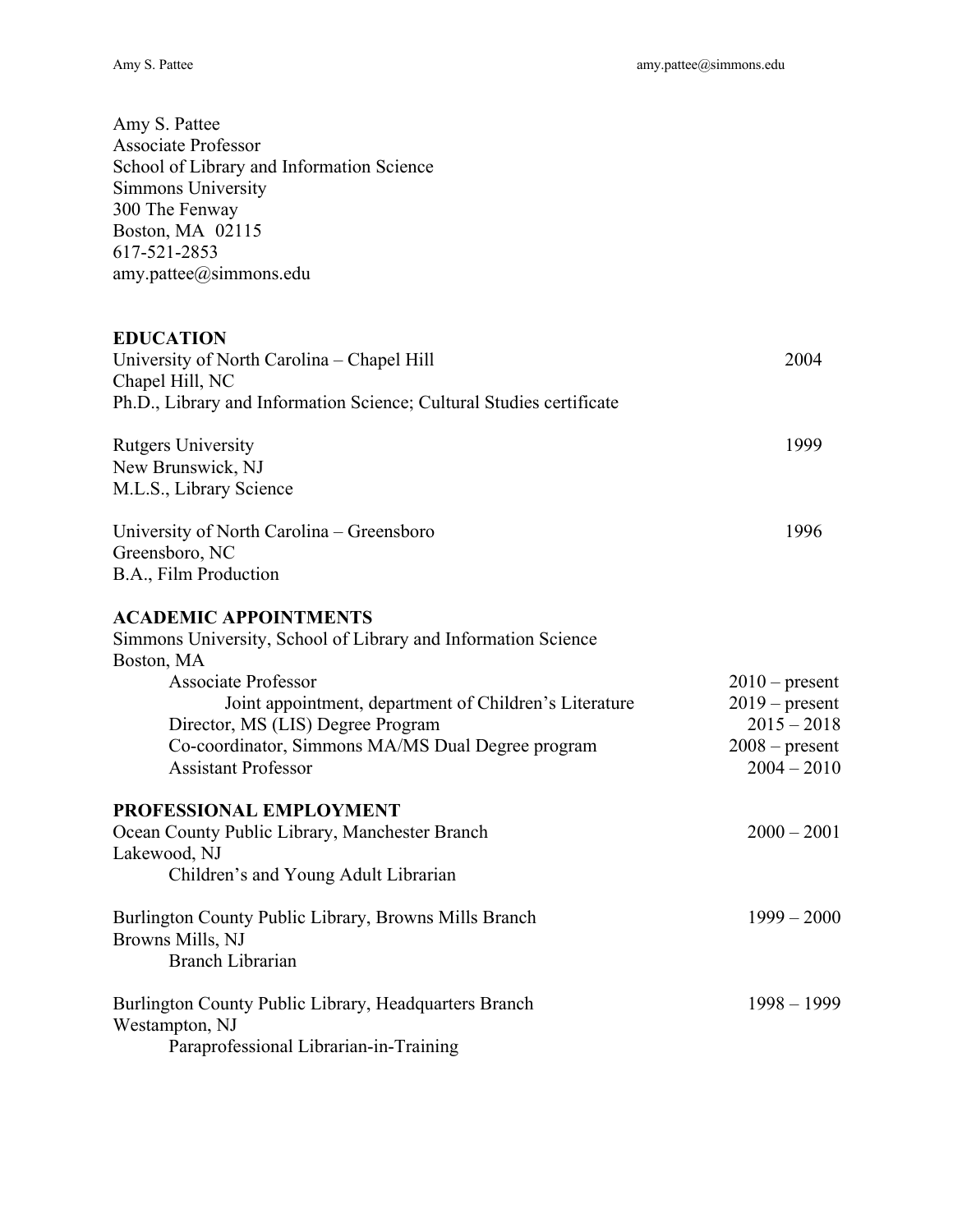## **PUBLICATIONS Academic Monograph:**

Pattee, A. (2011). *Reading the adolescent romance: "Sweet Valley High" and the popular young adult romance novel*. NY: Routledge.

## **Professional Monograph:**

Pattee, A. (2020). *Developing library collections for today's young adults: Ensuring inclusion and access*, 2nd ed. Lanham, MD: Scarecrow Press.

---- (2013). *Developing library collections for today's young adults*. Lanham, MD: Scarecrow Press.

# **Editorial:**

Pattee, A. (Ed.). (2016). *Critical survey of young adult literature*. Amenia, NY: Salem Press.

## **Academic Journal Articles (Peer-Reviewed):**

*Journal of Research on Libraries and Young Adults, 12 (1).* <http://www.yalsa.ala.org/jrlya>/ Blakemore, M. and **Pattee, A.** (2021). Accounting for diversity: Measuring change in the proportion of African American young adult literature in the *Senior High Core Collection*.

 potential of unnatural narratology. *The Lion and the Unicorn, 44* (1), 17-36. Pattee, A. (2020). Painting bison on cave walls: Andrew Smith's *Grasshopper Jungle* and the

---- (2017). Between youth and adulthood: Young adult and new adult literature. *Children's Literature Association Quarterly, 42* (2), 218-230.

adults. *The Journal of Research on Libraries and Young Adults 2* (1). Retrieved from:<br>[http://www.yalsa.ala.org/jrlya/category/vol2jrlya/2n1november2011/](http://www.yalsa.ala.org/jrlya/category/vol2jrlya/2n1november2011) Moeller, R., **Pattee, A.**, and Leeper, A. (2011). The young adult voice in research about young

Pattee, A. (2009). When in doubt, choose 'B': Encoding teenage girls' magazine quizzes. *Feminist Media Studies, 9* (2), 193-207.

---- (2008). Sexual fantasy: The queer utopia of David Levithan's *Boy Meets Boy*. *Children's Literature Association Quarterly, 33* (2), 156-171.

 children. *Children and Libraries, 6* (1), 30-39. ---- (2008). What do you know? Applying the K-W-L model to the reference transaction with

 status of "The Clique" and its historical progenitors. *Library Quarterly, 78* (1), 71-98. ---- (2008). Considering popular fiction and library practices of recommendation: The literary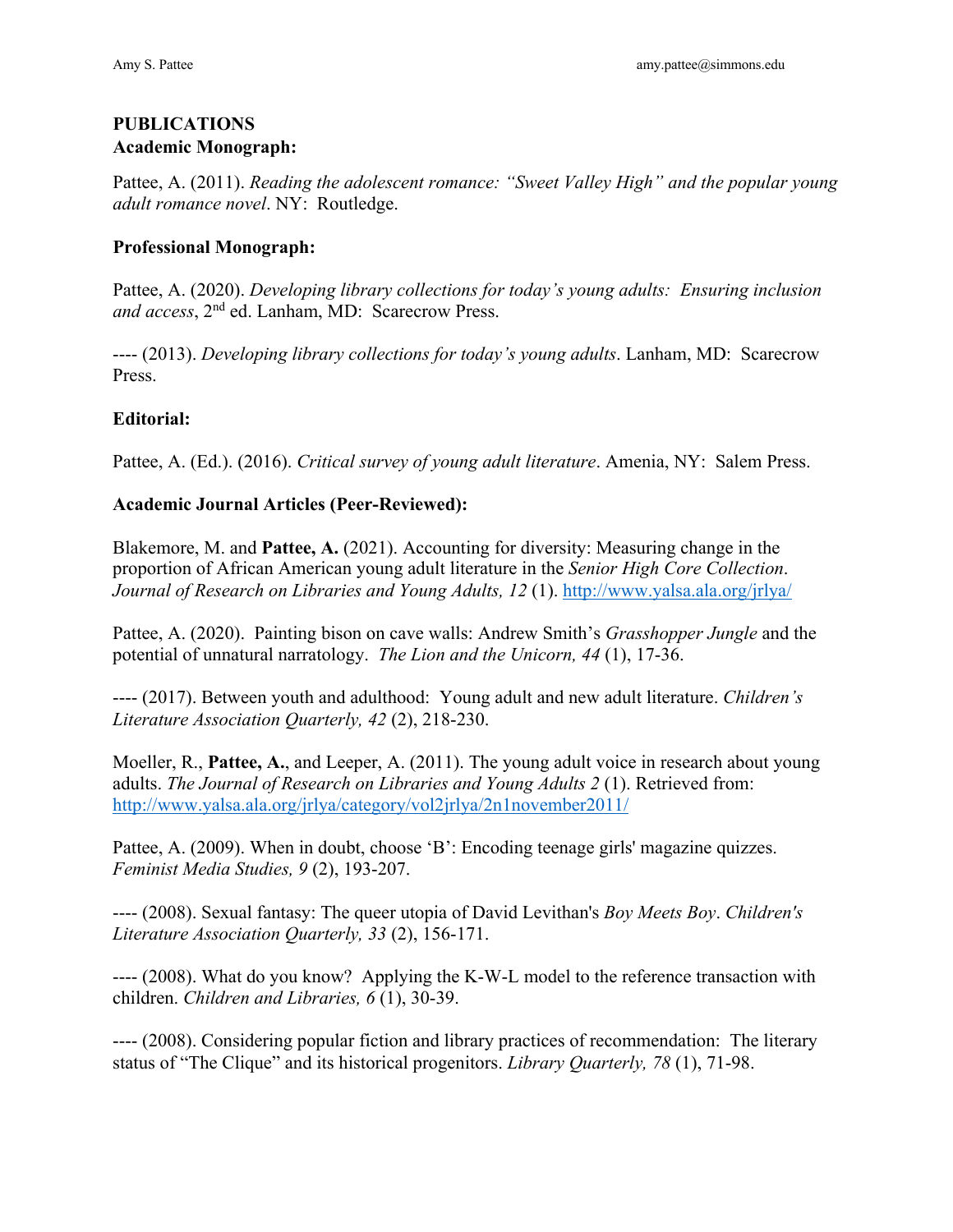---- (2006). Commodities in literature, literature as commodity: A close look at the "Gossip Girl" series. *Children's Literature Association Quarterly, 31* (2), 154-175.

---- (2004). Disturbing the peace: The function of young adult literature and the case of Catherine Atkins' *When Jeff Comes Home*. *Children's Literature in Education, 35* (3), 241-255.

 and the embarrassing story standard. *Library Quarterly, 74* (1), 1-20. ---- (2004). Mass market mortification: The developmental appropriateness of teen magazines

---- (2003). Liberating literacy: Uncovering the ideology and expanding the practice. *LIBRI, 53*  (September), 210-220.

# **Conference Proceeding (Peer-Reviewed):**

Mu, X., Marchionini, G., and **Pattee, A.** (2003). The interactive shared educational environment: User interface, system architecture and field study. In *Proceedings of the 3rd ACM/IEEE-CS joint conference on digital libraries*. Washington, DC: IEEE Computer Society.

## **Professional Journal Articles (Invited):**

 collection. *Young Adult Library Services, 13* (4), 13-17. Pattee, A. (2015). Is it time to move the books? Considering your library's YA fiction

---- (2014). Rethinking library collections for young adults. *Young Adult Library Services, 12*  (3), 14-16.

---- (2009). Expedient, but at what cost? *School Library Journal, 55* (1), 20-21.

---- (2008). Street fight: Welcome to the world of urban lit. *School Library Journal, 54* (7), 26- 31.

---- (2008). *Sweet Valley High*: A second look. *Horn Book Magazine, 84* (4), 413-417.

---- (2007). Up for discussion: Rethinking "Racy Reads." *School Library Journal, 53* (1), 30-31.

 *Young Adult Library Services, 4* (2), 30-38. ---- (2006). The secret source: Sexually explicit young adult literature as an information source.

## **Book Chapters:**

L. (Eds.), *Reference and user services: An introduction* (pp. 223-246). Santa Barbara, CA: Libraries Unlimited. Pattee, A. (2020). Reference services to children and young adults. In Wong, M. and Saunders,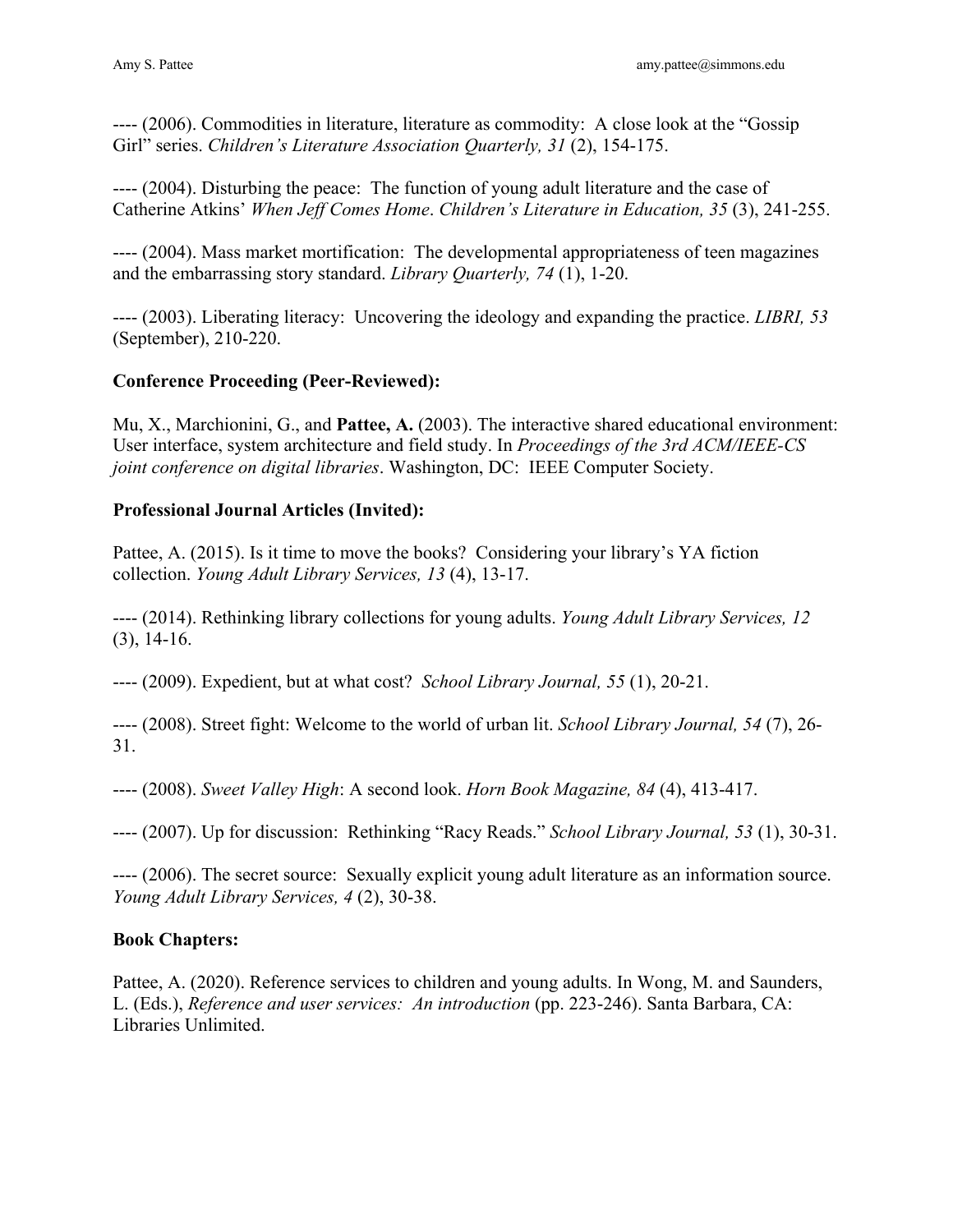### **Reference and Encyclopedia Entries:**

Pattee, A. (2021). Series fiction. In Brown, C., Ruffin, E., and Tribunella, E. (Eds.), *A de Grummond primer: Highlights of the children's literature collection*. Jackson, MS: University Press of Mississippi.

---- (2016). Introduction, *Annie on My Mind*, Divergent series, Diversity, *I Know What You Did Last Summer*, Patrick Ness, The Princess Diaries series, and Veronica Roth (encyclopedia entries).

 In Pattee, A. (Ed.), *Critical survey of young adult literature*. NY: Salem Press. ---- (2007). *I Know What You Did Last Summer*, ---- (2007). I Know What You Did Last Summer, *King Dork*, and *Tangerine* (review summaries). In Hahn, D. and Flynn, L. (Eds.), *The ultimate teen book guide*. NY: Walker Publishing.

 ---- (2007). Judy Blume, *Forever . . .* , *Are You There, God? It's Me, Margaret*, and In Mitchell, C.A. and Reid-Walsh, J. (Eds.), *Girl culture: An encyclopedia*. Westport, CT: Greenwood Press. Trixie Belden (encyclopedia entries).

#### **Academic Book Reviews:**

 *and culture: The emergent adult*, edited by Mary Hilton and Maria Nikolajeva]. *The Lion and*  Pattee, A. (2016). *Contemporary adolescent literature and culture: The emergent adult*, edited by Mary Hilton and Maria Nikolajeva [Review of the book *Contemporary adolescent literature the Unicorn, 40* (1), 117-120.

---- (2007). *Youth information seeking behavior II: Contexts, theories, models, and issues*, edited by Mary K. Chelton and Colleen Cool [Review of the book *Youth information seeking behavior II: Contexts, theories, models, and issues*, edited by Mary K. Chelton and Colleen Cool]. *Library and Information Science Research, 29* (4), 581-583.

---- (2007). Viewing girlhood in media's mirror [bibliographic essay]. *Feminist Collections, 28*  (3), 11-15.

---- (2007). *Studying children's questions: Imposed and self-generated information seeking at school*, by Melissa Gross [Review of the book *Studying children's questions: Imposed and self-*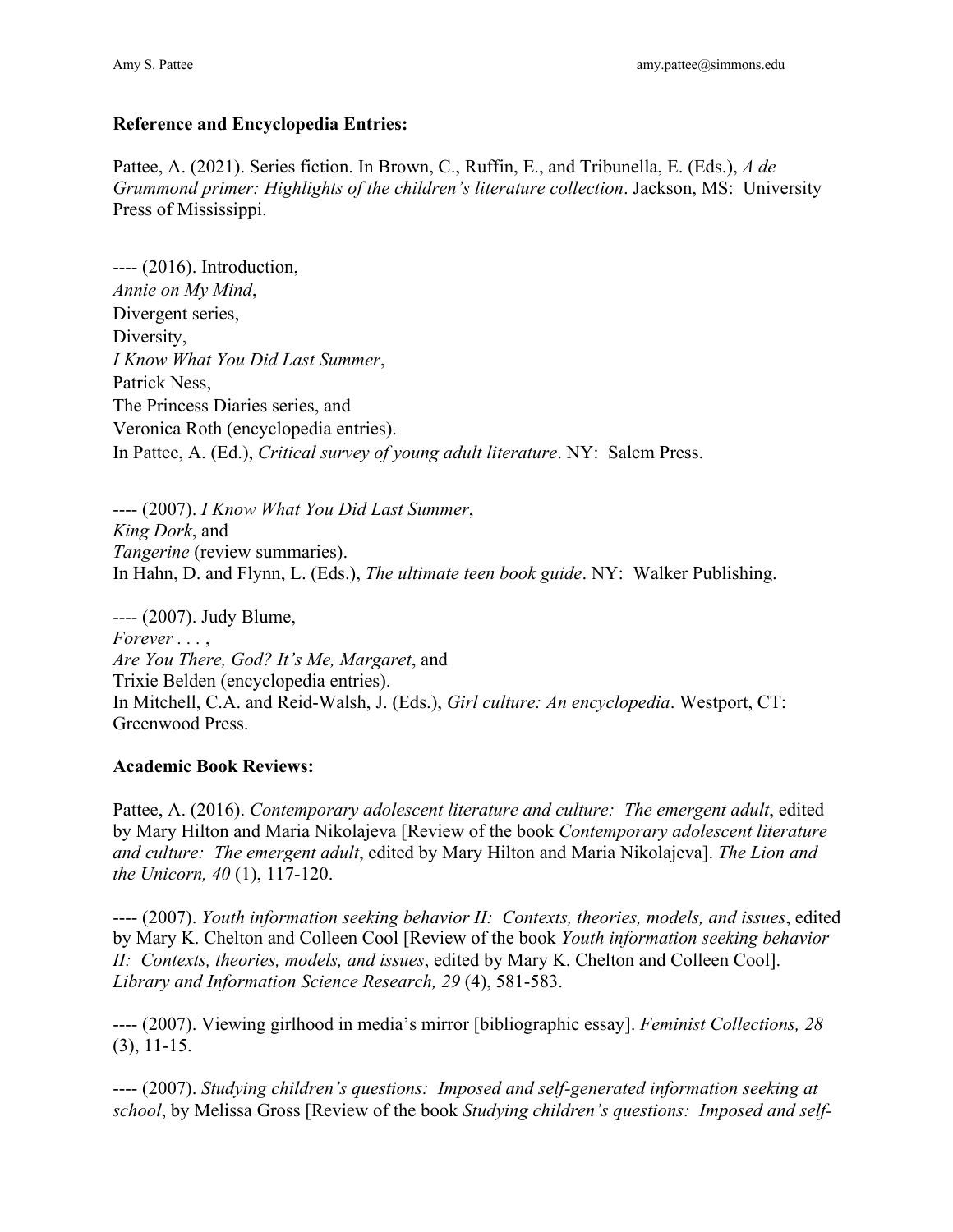*generated information seeking at school*, by Melissa Gross]. *Library and Information Science Research, 29* (1), 149-152.

---- (2006). *Using sources effectively: Strengthening your writing and avoiding plagiarism*, 2nd ed., by Robert A. Harris [Review of the book *Using sources effectively: Strengthening your writing and avoiding plagiarism*, 2nd ed., by Robert A. Harris]. *Library and Information Science Research, 28* (2), 344-346.

## **Professional Book Reviews:**

| Horn Book Magazine<br>Bi-monthly young adult book reviews                                       | $2014 - 2016$ |
|-------------------------------------------------------------------------------------------------|---------------|
| School Library Journal<br>Monthly reviews of professional literature and books for young adults | $2005 - 2012$ |
| <i>Voice of Youth Advocates</i><br>Bi-monthly young adult book reviews                          | $1999 - 2012$ |

### **Professional Column/Blog Post:**

Scholastic. Retrieved from: Pattee, A. (2018, April 4). Stories that nurture literacy: A children's literature professor examines the evolution of the Boxcar Children series [invited blog post]. *Judy Newman at http://www.judynewmanatscholastic.com/blog/2018/04/stories* that nurture/

*Reviews*. Retrieved from: [http://www.kirkusreviews.com/blog/young-adult/](http://www.kirkusreviews.com/blog/young-adult) (section of site no ---- (October 2010-May 2011). Young adult [monthly commentary in blog form]. *Kirkus*  longer active)

# **PRESENTATIONS Academic and Professional Presentations (Peer-Reviewed):**

Pattee, A. (2021, June). *"This is the way women talked and felt fifty years ago": Lois Duncan's*  Daughters of Eve *as literary retcon*. Research presented at the (virtual) Children's Literature Association Annual Conference.

---- (2019, June). *Stock stories and professional reviews: Reading Rita Williams-Garcia's* Fast Talk on a Slow Track *as counter-narrative*. Research presented at the Children's Literature Association Annual Conference, Indianapolis, IN.

---- (2018, June). *Redeeming Jason's mom: Intertextuality, horror, and* This One Summer. Research presented at the Children's Literature Association Annual Conference, San Antonio, TX.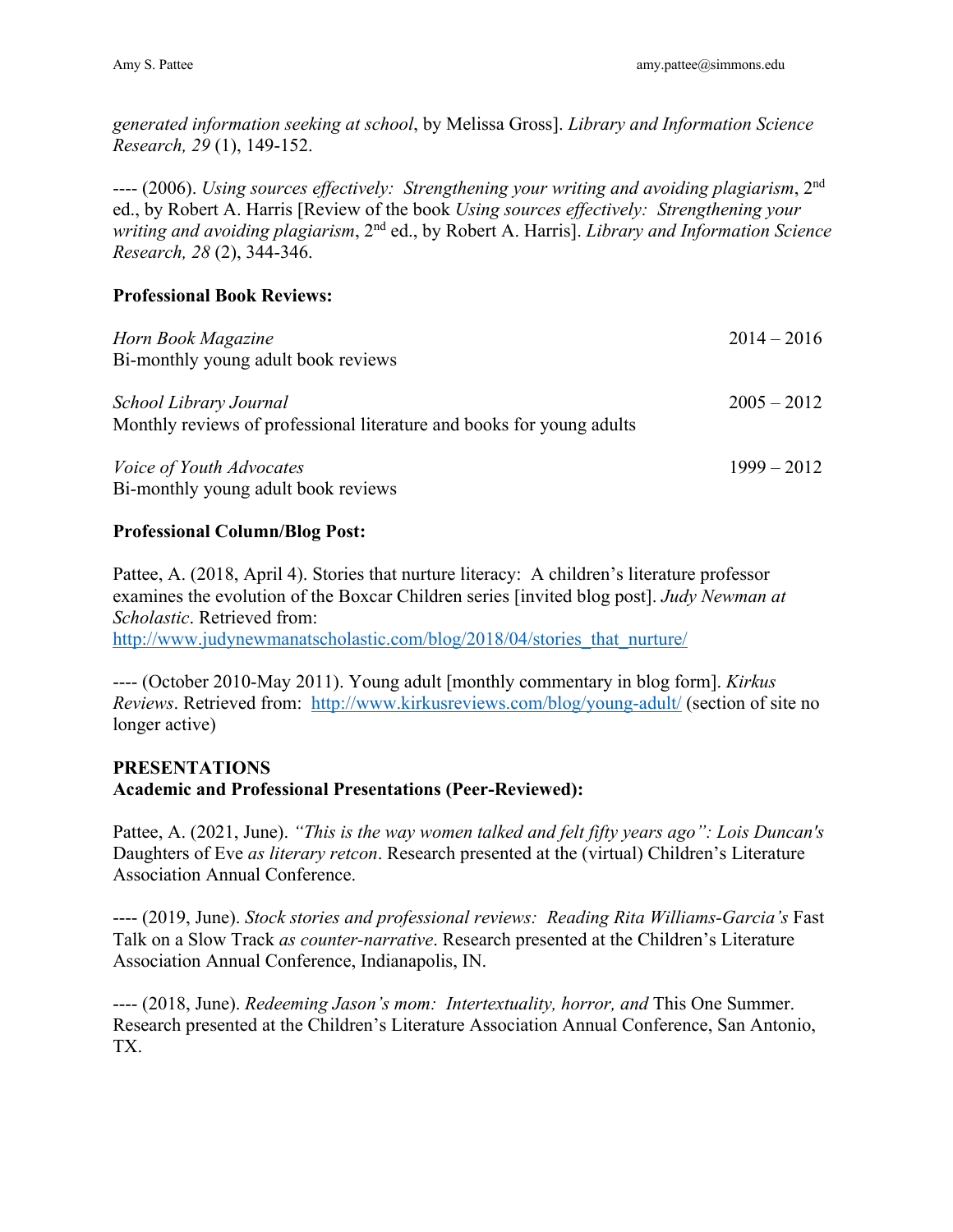---- (2018, June). *Statements of value: Library collection development policies*. Workshop presented at the Jewish Libraries Association 53rd Annual Conference, Boston, MA.

 ---- (2017, June). *Unreliable or just impossible: Reading Andrew Smith's* Grasshopper Jungle *as an unnatural narrative*. Research presented at the Children's Literature Association Annual Conference, Tampa, FL.

---- (2016, June). *Implicit horror:* Arlene Sardine *as informational text*. Research presented at the Children's Literature Association Annual Conference, Columbus, OH.

---- (2015, June). *Giving shape to anxiety: Creepypasta, contemporary legend, and children's media.* Research presented at the Children's Literature Association Annual Conference, Richmond, VA.

 ---- (2014, June). *Serial whitewashing: Gertrude Chandler Warner's "The Boxcar Children," the political economy of children's book publishing, and the children's series assimilationist narrative*. Research presented at the Children's Literature Association Annual Conference, Columbia, SC.

---- (2013, June). *Playing house: The disturbing resemblance of* Flowers in the Attic *to* The Boxcar Children. Research presented at the Children's Literature Association Annual Conference, Biloxi, MS.

---- (2011, June). *Tempering rebellion: The development of urban fiction for young people*. Research presented at the Children's Literature Association Annual Conference, Roanoke, VA.

---- (2010, October). *Out of the rubble: "Sweet Valley High"'s teasing relationship with multiculturalism*. Research presented at the Reimagining Girlhood: Communities, Identities, Self-Portrayals Conference, Cortland, NY.

---- (2010, January). *Inclusive voices: Embracing diversity in youth services*. Research showcase presentation given at the Association for Library and Information Science Education Annual Conference, Boston, MA

**Pattee, A.** and Mercier, C. (2009, June). *Academic vs practitioner: Interrogating our investment in positionality*. Panel paper presented at the Children's Literature Association Annual Conference, Charlotte, NC.

Pattee, A. (2008, October). *A, B, or C: Teenage girls' magazine quizzes*. Research presented at the Southern Connecticut State University Annual Women's Studies Conference, New Haven, CT.

---- (2008, January). *Children's librarians as (domestic) artists: The legacy of the profession*. Poster presentation given at the Association for Library and Information Science Education Annual Conference, Philadelphia, PA.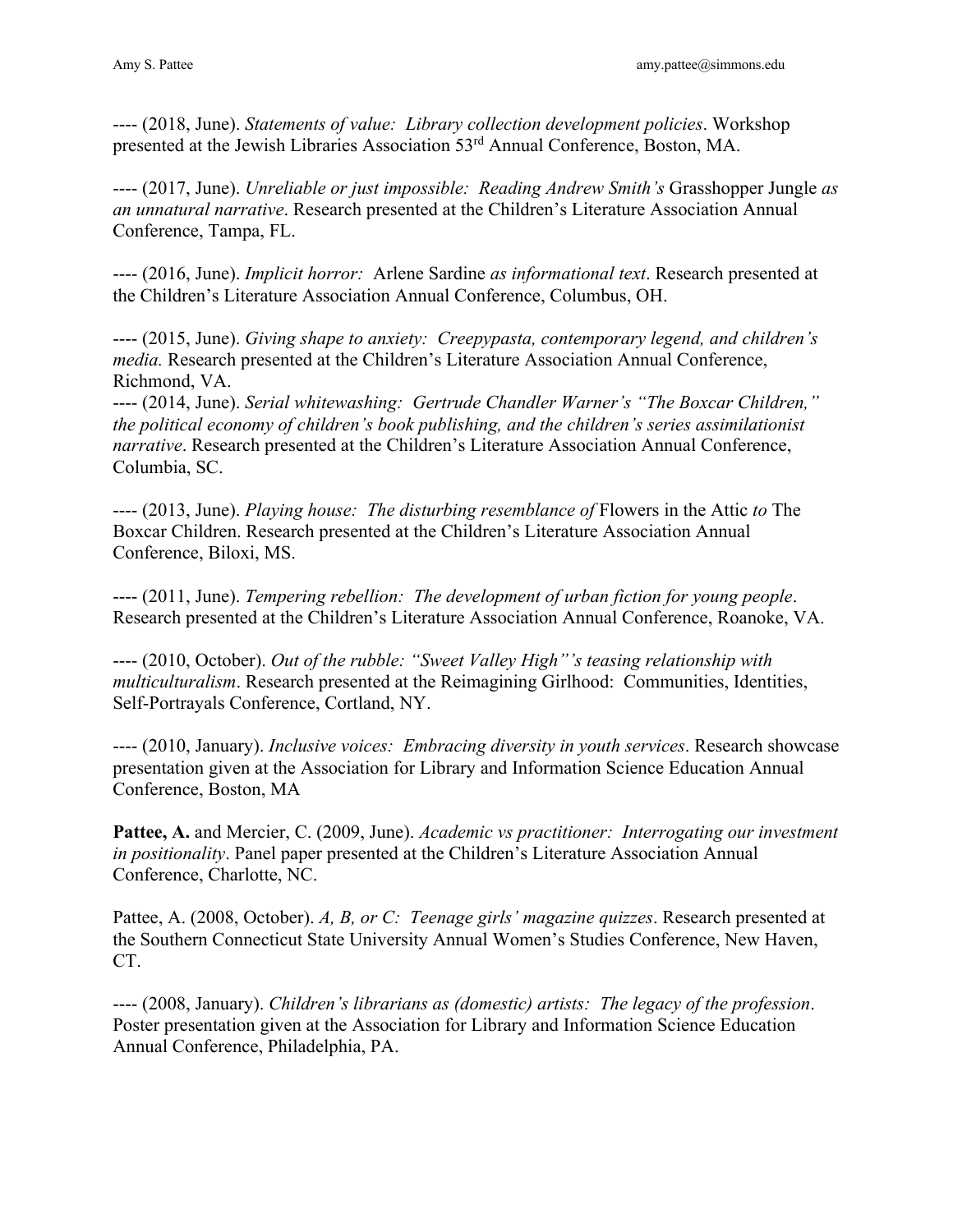---- (2007, April). *Recovering Trixie Belden: Rethinking the schoolgirl shamus*. Research presented at the Popular Culture Association/American Culture Association 2007 Annual Conference, Boston, MA.

 ---- (2006, April). *Selling series: From Nancy Drew to "Gossip Girl*." Research presented at the Popular Culture Association/American Culture Association 2006 Annual Conference, Atlanta, GA.

 *motive: The case of "Gossip Girl" and commerce*. Research presented at the Simmons ---- (2004, November). *Young adult literature goes multimedia, with a less than altruistic*  University Graduate School of Library and Information Science Research Colloquium, Boston, MA.

---- (2004, April). *Does multi-cultural mean hetero-cultural? Examining homosexuality in picture books for children*. Research presented at the Popular Culture Association/American Culture Association 2004 Annual Conference, San Antonio, TX.

# **Professional Webinars (Invited):**

community's demand for books [webinar]. Novelist Webinar series. Retrieved from: Wyatt, N. (moderator), Bartlett, W., Orr, C., and **Pattee, A.** (2015, March). *Meeting your <https://www.ebscohost.com/novelist/news-article/webinar-meeting-your-communitys-demand>*for-books.

YALSA Webinar series. Retrieved from: <http://www.ala.org/yalsa/thinking-outside-book-meet>-Pattee, A. (2014, July). *Thinking outside the book to serve your teen patrons' needs* [webinar]. your-teen-patrons-needs.

Vnuk, R. and **Pattee, A.** (2014, March). *Weeding tips: Tackling fiction* [webinar]. BooklistOnline webinar series.

Pattee, A. (2014, February). *Developing library collections for today's young adults* [webinar]. BooklistOnline webinar series.

## **Professional Presentations (Invited):**

Pattee, A. (2019, October). *YA: Love and relationships*. Panel moderated at the Boston Book Festival, Boston, MA.

---- (2018, October). *Space!* Panel moderated at the Boston Book Festival, Boston, MA.

---- (2017, July). *Making whiteness visible: A strategy for identifying bias*. Seminar presented at the Center for the Study of Children's Literature Summer Symposium, Boston, MA.

 ---- (2015, October). *YA: Boys to men*. Panel moderated at the Boston Book Festival, Boston, MA.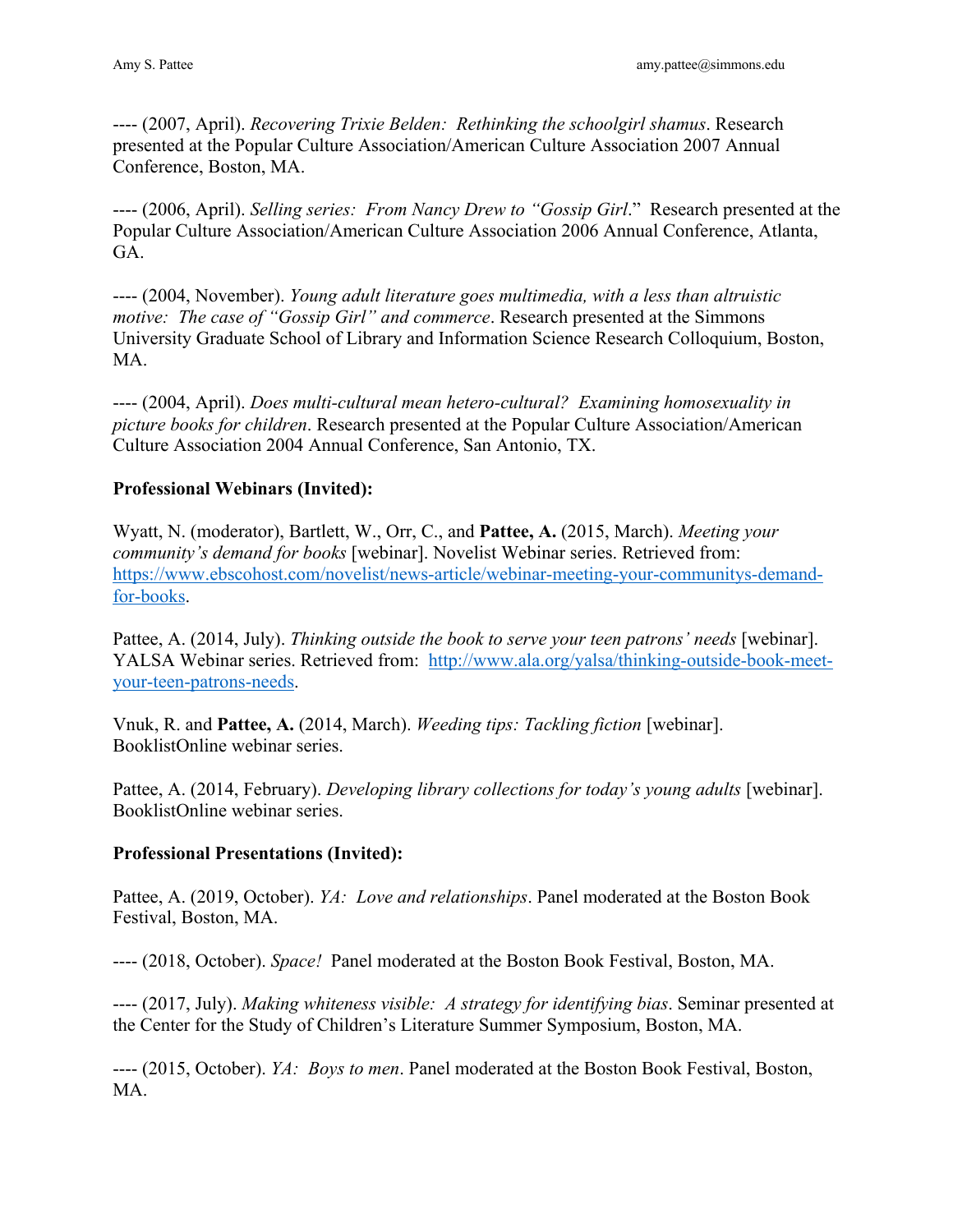---- (2015, July). *My second home: Children's literature in theory and practice*. Seminar presented at the Center for the Study of Children's Literature Summer Symposium, Boston, MA.

---- (2014, October). *Writing across the gaps: Young adult fiction*. Panel moderated at *The Horn Book* at Simmons: A One-Day Colloquium, Boston, MA.

---- (2014, May). *On the same page:* The Book Thief. Reading discussion hosted by the Athol Public Library, Athol, MA.

---- (2013, October). *Common Core State Standards and publishing*. Panel presentation hosted by Bookbuilders of Boston, Boston, MA.

---- (2013, July). *Love letters: An institute*. Opening talk given at Simmons University's Center for the Study of Children's Literature Summer Institute, Boston, MA.

 ---- (2012, October). *YA fiction on the edge*. Panel moderated at the Boston Book Festival, Boston, MA.

---- (2012, October). *Heroes and villains: When good characters do bad things*. Professional workshop presented at *The Horn Book* at Simmons: A One-Day Colloquium, Boston, MA.

---- (2011, November). *Faculty research symposium*. Panel presentation of faculty research sponsored by the Simmons University Faculty Senate and the Center for Applied and Community Research, Boston, MA.

---- (2011, July). *The female body: Ideals and other fantasies*. Professional Connections workshop presented at the Simmons University Center for the Study of Children's Literature Summer Institute, Boston, MA.

---- (2011, May). *Young adult literature: The popular and the literary*. Brown-bag workshop presented at the request of the Brookline High School library, Brookline, MA.

---- (2011, April). *Speed dating with the specialists*. Professional panel presentation at the Massachusetts Library Association's Annual Conference, Danvers, MA.

---- (2010, October). *The popular and the literary: What's new in YA fiction*. Professional workshop presented at the Massachusetts School Library Association's Annual Conference, MA.

 ---- (2010, October). *Reaching, dreaming, and conspiring: Reading, recommending and talking about the BGHB fiction winners*. Professional workshop presented at *The Horn Book* at Simmons: A One-Day Colloquium, Boston, MA.

---- (2010, July). *PHAT fiction: Engaging hip hop Literature in the public library*. Panel presentation at the American Library Association Annual Conference, Washington, DC.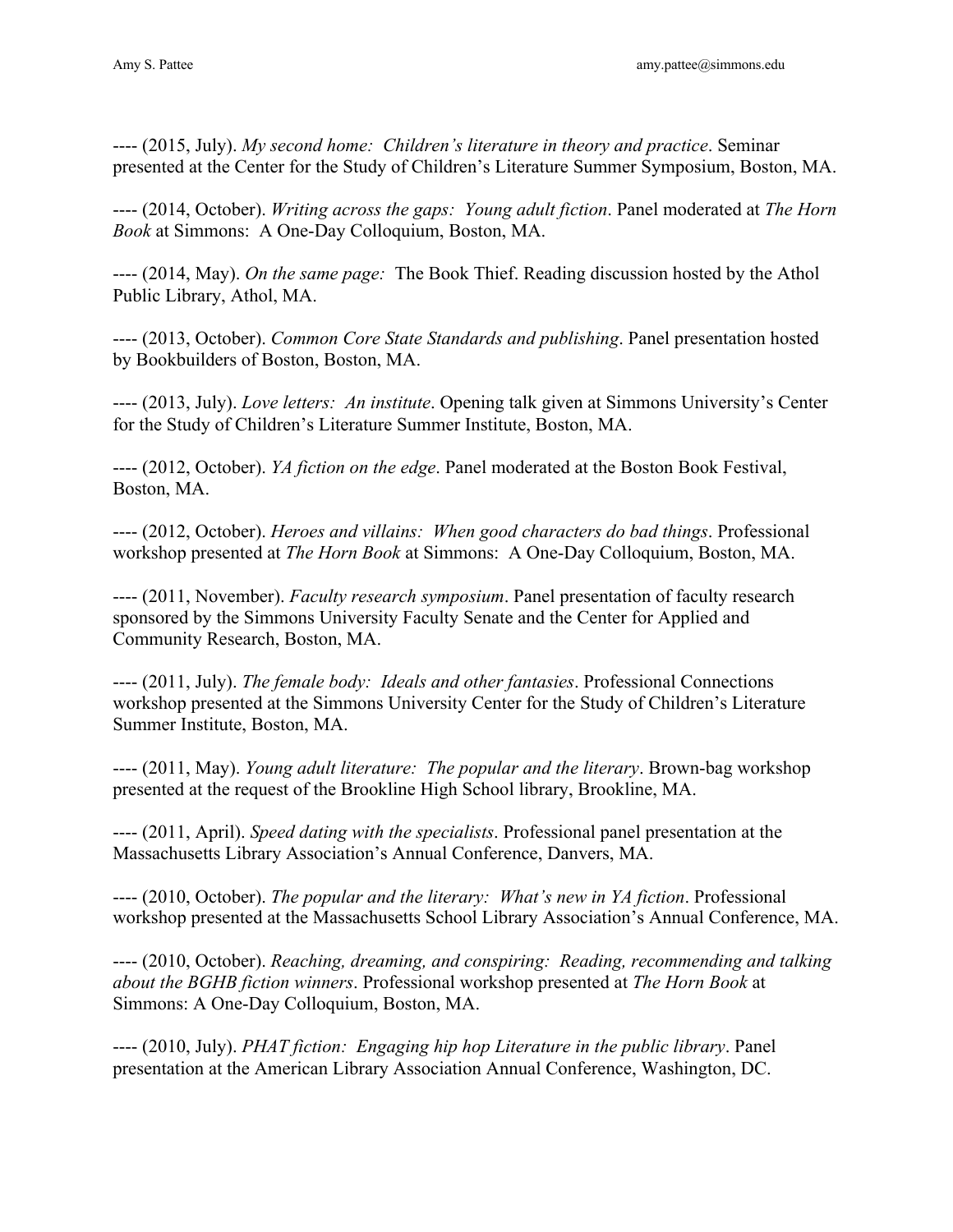---- (2009, July). *The case of the adult author: When adult mystery writers pen youth novels, how different are the results?* Professional workshop presented at the Simmons University Center for the Study of Children's Literature Summer Institute, Boston, MA.

---- (2009, April). *Introducing young adult literature*. Workshop presented to the staff of the Danvers Public Library, Danvers, MA.

---- (2009, April). *Hannah Montana in the library: Popular cultural materials and library collections*. Workshop presented at the Reading Roundup of Children's and YA Literature (statewide annual conference sponsored by the Maine Regional Library System and the Maine Library Association's Youth Services Section), Augusta, ME.

---- (2009, March). *Risque YA: Controversial content in young adult literature*. Panel discussion at *The King's Rose* (YA novel by Alisa Libby) book launch, Simmons University, Boston, MA.

---- (2008, November). *Young adult literature*. Workshop presented at the Brewster Ladies Library, Brewster, MA.

Association Annual Conference, Manchester, NH. ---- (2008, October). *Hot teen titles: Sexuality and teen fiction*. New England Roundtable of Teen and Children's Librarians sponsored presentation given at the New England Library

---- (2008, April). *Reading wildly with teens: Expect the unexpected: New young adult books.* Workshop presentation at the Southeastern Massachusetts Regional Library System, MA.

---- (2007, March). *The library of the future*. Panel presentation, Belmont Public Library, Belmont, MA.

---- (2007, January). *Let's talk about books! What's new in YA and children's literature*. Workshop presentation at the Southeastern Massachusetts Regional Library System, MA.

 ---- (2006, October). *Booktalking* and *New young adult books*. Presentations given at the Massachusetts School Library Media Association 2006 Annual Conference, MA.

**Pattee, A.** and Esmond, E. (2006, October). *NSEE's next top model: The use of the logic model in successful program planning and assessment*. Presentation given at the National Society for Experiential Education National Conference, Nashville, TN.

**Pattee, A.** and Bush, M. (2005, August). *A secret weapon in the librarian's arsenal: Booktalks!*  presentation given to the Boston Public Schools Continuing education course, "It's All About Reading: Literature in the School Library", Boston, MA.

Pattee, A. (2001, October). *Pushing popular literature in the classroom*. Presentation given to the Ocean County (New Jersey) Reading Council, Toms River, NJ.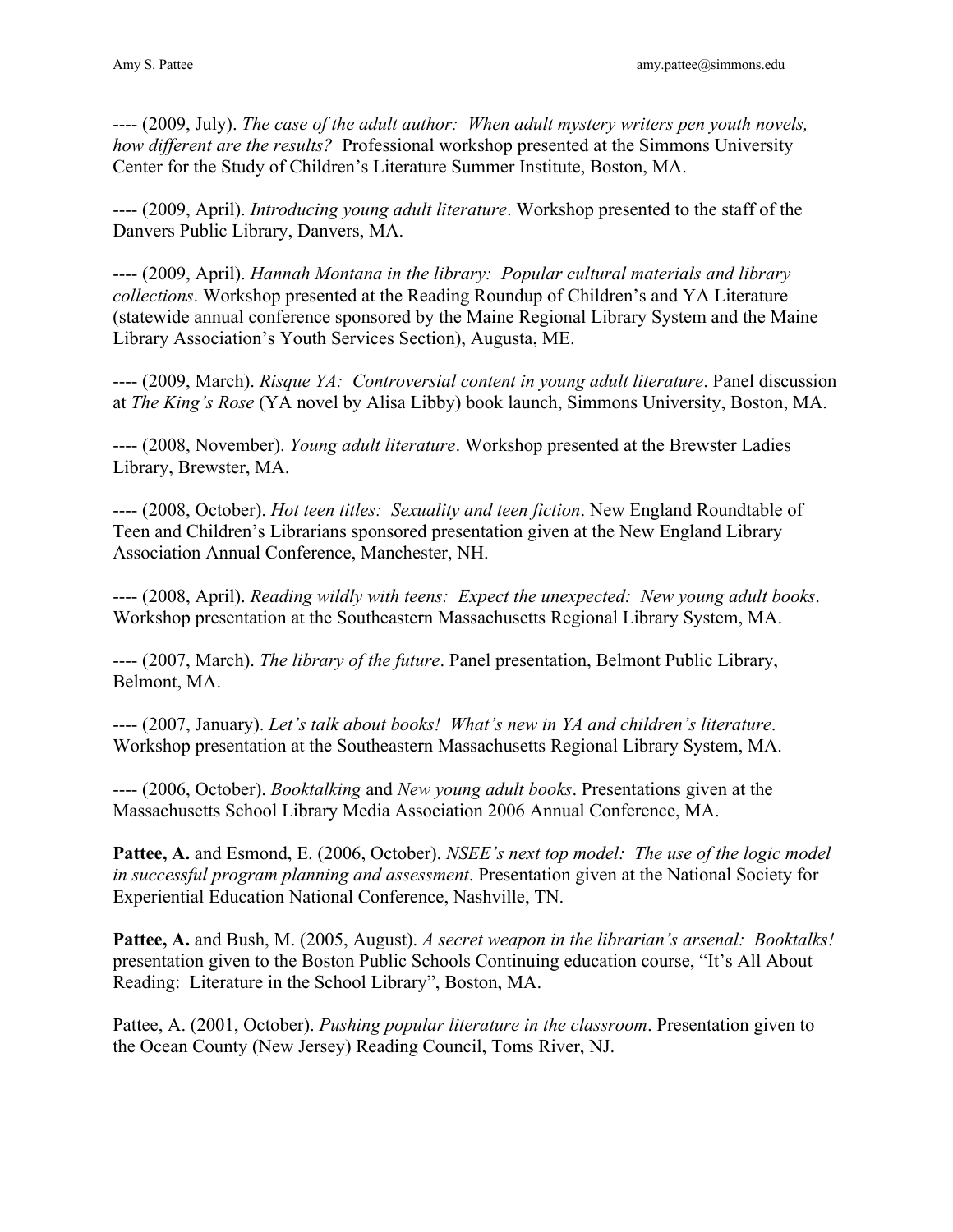# **Simmons University, School of Library and Information Science: TEACHING**

MS (LIS) Degree Program:

- LIS 401 (Foundations of Library and Information Science)
- LIS 403 (Evaluation of Information Services)
- LIS 411 (Information Sources for Children)
- LIS 481 (Library Collections and Materials for Children)
- LIS 482 (Library Programs and Services to Children)
- LIS 483 (Library Collections and Materials for Young Adults)

MA (Children's Literature) Degree Program:

- CHL 401 (Criticism of Literature for Children)
- CHL 424C (Series Fiction)
- CHL 437 (cross-listed with LIS 405) (Special Topics in Children's Literature)
- CHL 506 (Summer Symposium in Children's Literature)

#### **SERVICE Editorial:**

Ad hoc reviewer, *International Journal of Young Adult Literature* [peer-reviewed journal] (2020 present)

Ad hoc reviewer, *Children's Literature Association Quarterly* [peer-reviewed journal] (2009present)

Ad hoc reviewer, *The Lion and the Unicorn* [peer-reviewed journal] (2010-present)

Ad hoc reviewer, *Journal of Popular Romance Studies* [peer-reviewed journal] (2012-present)

Ad hoc reviewer, *The Looking Glass* [peer-reviewed journal] (2019-present)

Advisory Board Member, *From Romance to Realism*, 4th ed. (ALA/Neal-Schuman) (2020)

Advisory Board Member, ALA YALSA *Journal of Research on Libraries and Young Adults*  [peer-reviewed journal] (2010-2015)

Editorial Board Member, ALA AASL *School Library Media Research* [peer-reviewed journal] (2011-2013)

### **School and University Service: Committee Service:**

Member, NECHE Standard 4 (Accreditation) Committee (2019-2021)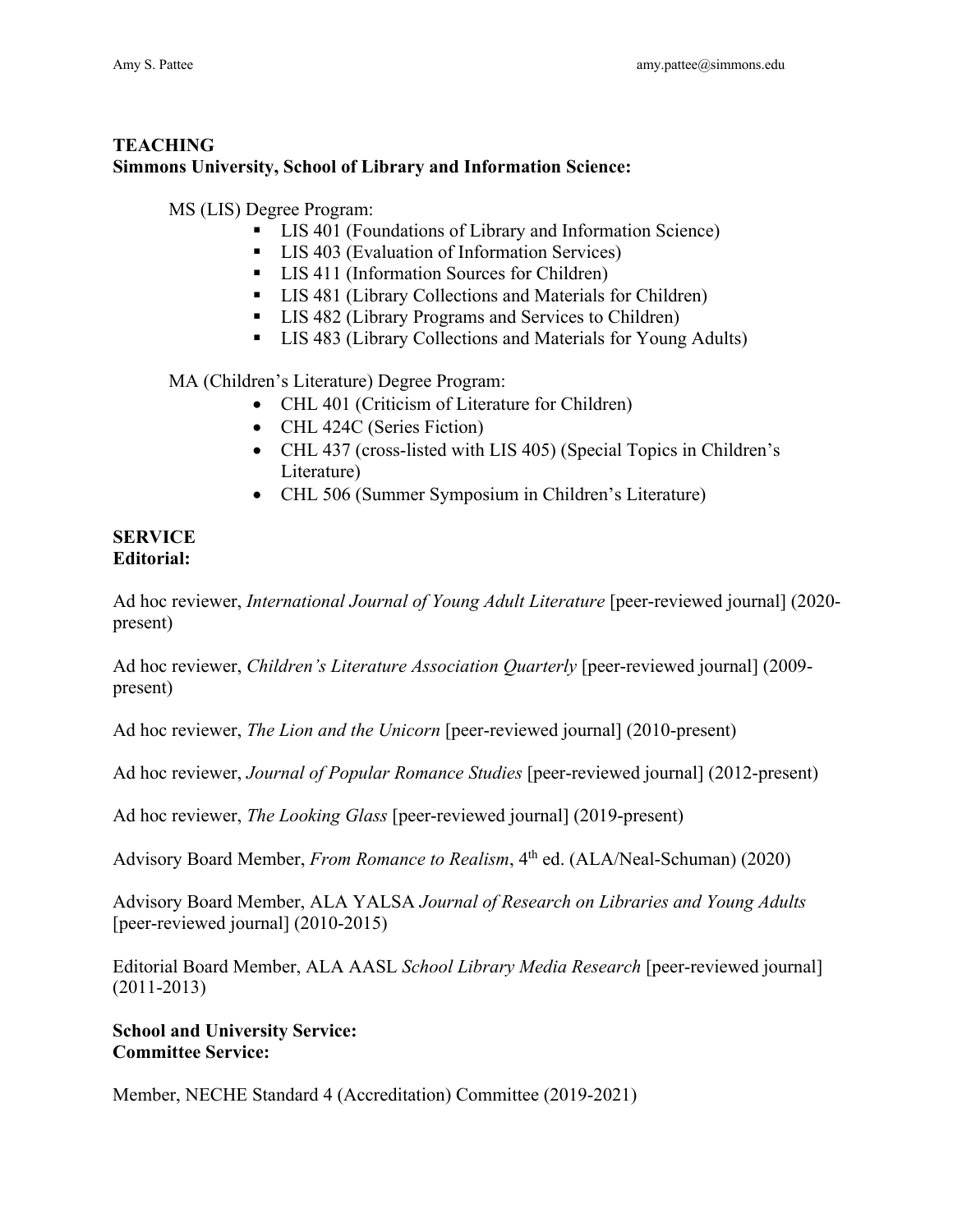Member, GSLIS/SLIS Assessment Committee (2015-present; 2011-2012)

Member, Academic Redesign: Student Services and Policies Committee (2017-2018)

Member, Graduate Curriculum Committee (2018)

Chair, SLIS Curriculum Committee (2017-2018; 2020-present)

Member, SLIS Curriculum Committee (2015-2017)

Member, SLIS Online Advisory Committee/Core Team (2015-2018)

Chair, SLIS COA Self-Study Chapter 2 Committee (2016-2017)

Chair, School Library Teacher Program Curriculum Revision Committee (2014-2015)

Faculty Senate Representative (September, 2013-July, 2014)

Member, GSLIS Committee on Rank, Tenure, and Appointments (2013-2015; 2011-2012, acting chair, April 2011-June 2011)

Member, ChLA/Simmons University Children's Literature Association 2012 Conference Planning Committee (2011-2012)

Member, Faculty Policy Manual Implementation Guidelines Committee (2011-2012)

Member, Simmons University NEASC Accreditation Committee (2009-2011)

Member, Simmons University Sloan/ACE Career Flexibility Working Group (2009-2011)

Chair, GSLIS ALA COA Chapter 1 Committee (2009-2010)

Secretary, Graduate School of Library and Information Science Committee on Doctoral Studies (2005-2010)

Member, Simmons University Strategic Planning Committee (2007-2008)

Member, Simmons University Speakers' Bureau (2005-2006)

#### **Doctoral Student Advising and Dissertation Committee Service:**

Advisor and Dissertation Committee Chair: Amy Greer – "Describing the invisible: How white youth services librarians perceive race in urban public libraries" (2016)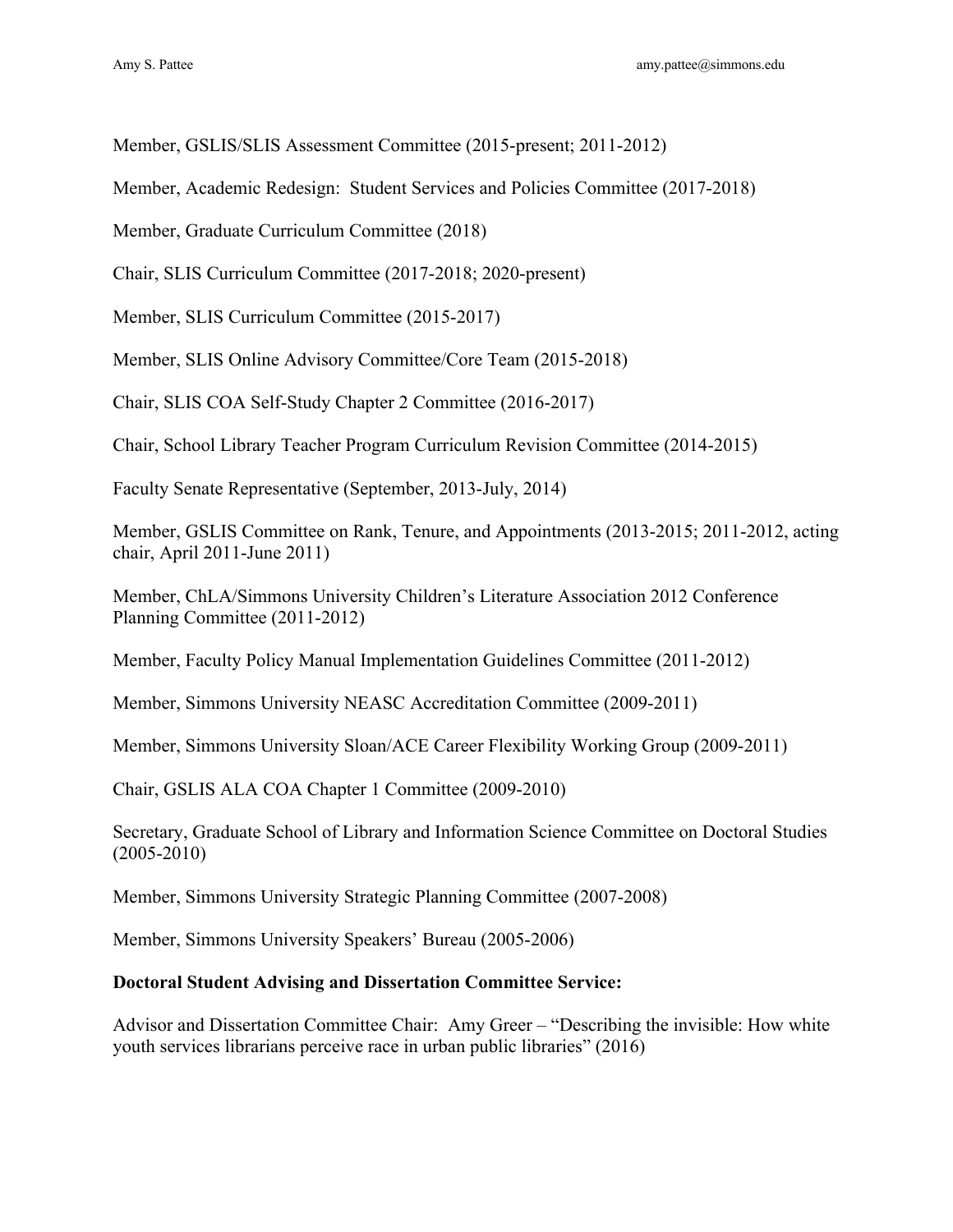External Dissertation Committee Member (University of Western Ontario): Davin Helkenberg – "Narratives of sexuality in the lives of young women readers" (2019)

## **Professional and Academic Service:**

Board member, Children's Literature Association (2021-2022)

Invited member, Archway Steering Committee (strategic planning), Children's Literature Association (2021-present)

Appointed member, Children's Literature Association Publicity Committee (2018-2021)

Co-editor, Children's Literature Association *Newsletter* (2017-2021)

Juror, Eloise Jarvis McGraw Award for Children's Literature (Oregon Book Award) (2020)

Judge, New England Book Show (2019)

Judge, *Boston Globe Horn Book* Awards (2013-2014)

Member, Children's Literature Association (2009-present)

Member, American Library Association's (ALA) Young Adult Library Services Association (YALSA) Research Committee (2009-2011)

Juror, Massachusetts Center for the Book 2005 Book Awards

#### **MEDIA Guest Appearance:**

from: <https://radio.wosu.org/post/childrens-and-young-adult-literature#stream/0> All Sides with Ann Fisher Staff (2019, July 12). Children's and young adult literature [Radio program episode]. *All sides with Ann Fisher*. Columbus, OH: WOSU Public Media. Retrieved

## **Interviews:**

 *The Daily Free Press*. Retrieved from: <https://dailyfreepress.com/blog/2019/10/30/boston>-Liu, C. (2019, Oct. 30). Boston Public Library to eliminate late fees for children in November. public-library-to-eliminate-late-fees-for-children-in-november/

 gamification. *School Library Journal, 6* (11), 38-40. McGrath, B.S. (2018). Digitweens: Engaging tweens with Litcraft, digital dancing, and

from: [https://www.bostonglobe.com/metro/2018/03/03/these-are-bpl-most-lost-](https://www.bostonglobe.com/metro/2018/03/03/these-are-bpl-most-lost)Crimaldi, L. (2018, March 3). These are the BPL's Most Lost Books. *Boston Globe*. Retrieved books/qIvO5TyVipeI2420BTSrxL/story.html